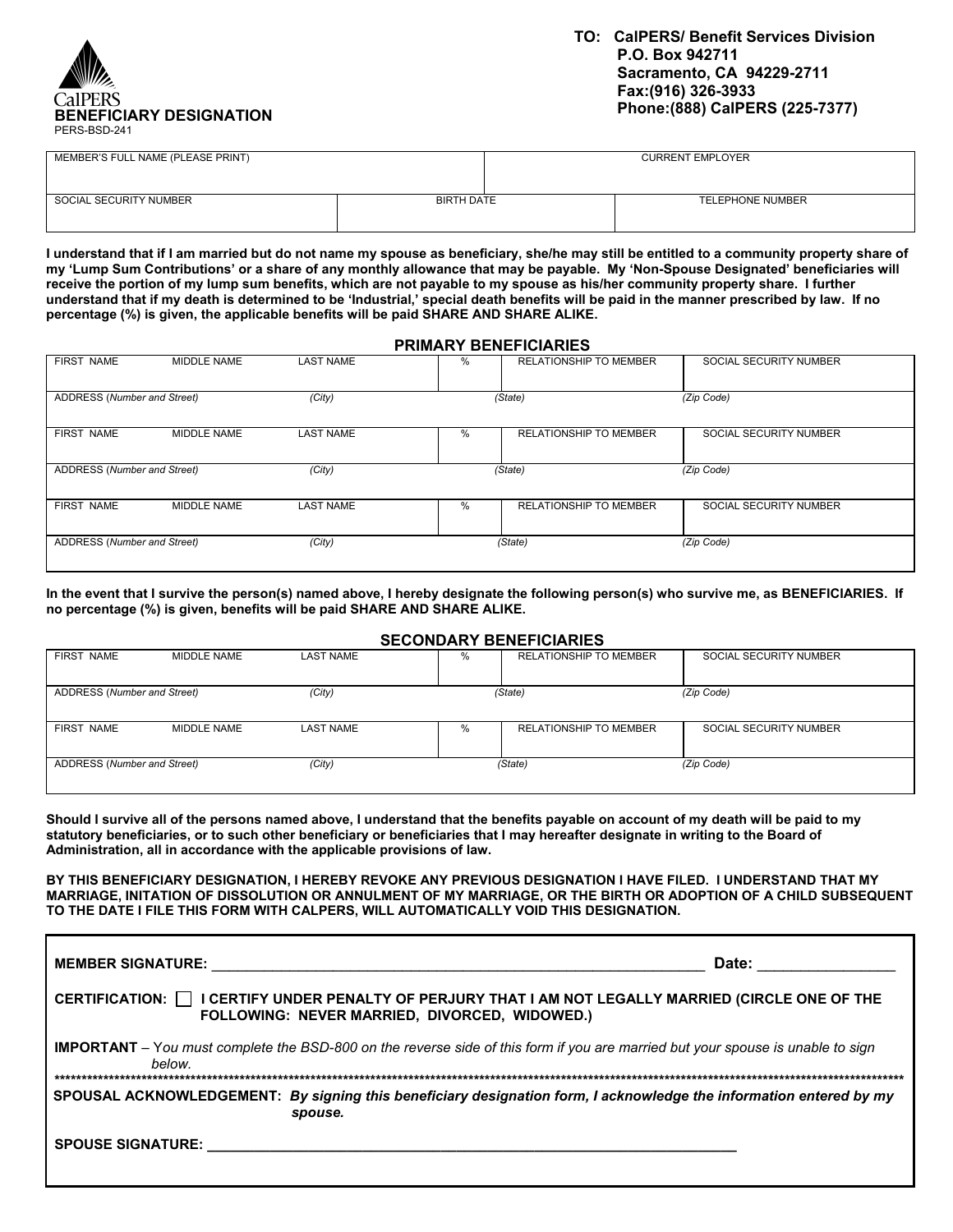

## **JUSTIFICATION FOR NONSIGNATURE OF SPOUSE**

Pursuant to Government Code Section 21261, the member's current spouse must be made aware of the selection of benefits or change in beneficiary made by the member. The spouse of a CalPERS member must acknowledge the submission of a request for refund of contributions; election of retirement optional settlement; and designation of beneficiary for Pre-retirement Death Benefits.

If a spouse's signature does not appear on one of the above-mentioned documents, the following information **MUST** be completed by the member and submitted with the application/form.

| MEMBER'S NAME (TYPED OR PRINTED)              | SOCIAL SECURITY NUMBER |
|-----------------------------------------------|------------------------|
| APPLICATION SUBMITTED                         |                        |
| <b>BENEFICIARY DESIGNATION (PERS-BSD-241)</b> |                        |

- $\Box$  I am not legally married (never married, divorced, or widow/er).
- $\Box$  I am married, but my spouse did not sign the form because either:
	- $\Box$  I do not know and have taken all reasonable steps to determine the whereabouts of my spouse; OR,
	- My spouse has been advised of the application and has refused to sign the written acknowledgement; **OR**
	- $\Box$  My spouse is incapable of executing the acknowledgement because of an incapacitating mental or physical condition; **OR**,
	- My spouse has no identifiable community property interest in the benefit, **OR**,
	- $\Box$  My spouse and I have executed a marriage settlement agreement that makes the community property law inapplicable to the marriage.

### *I certify under penalty of perjury that the foregoing information is true and correct.*

| <b>MEMBER'S SIGNATURE</b> | <b>DATE SIGNED</b> |
|---------------------------|--------------------|
|                           |                    |
|                           |                    |
|                           |                    |
|                           |                    |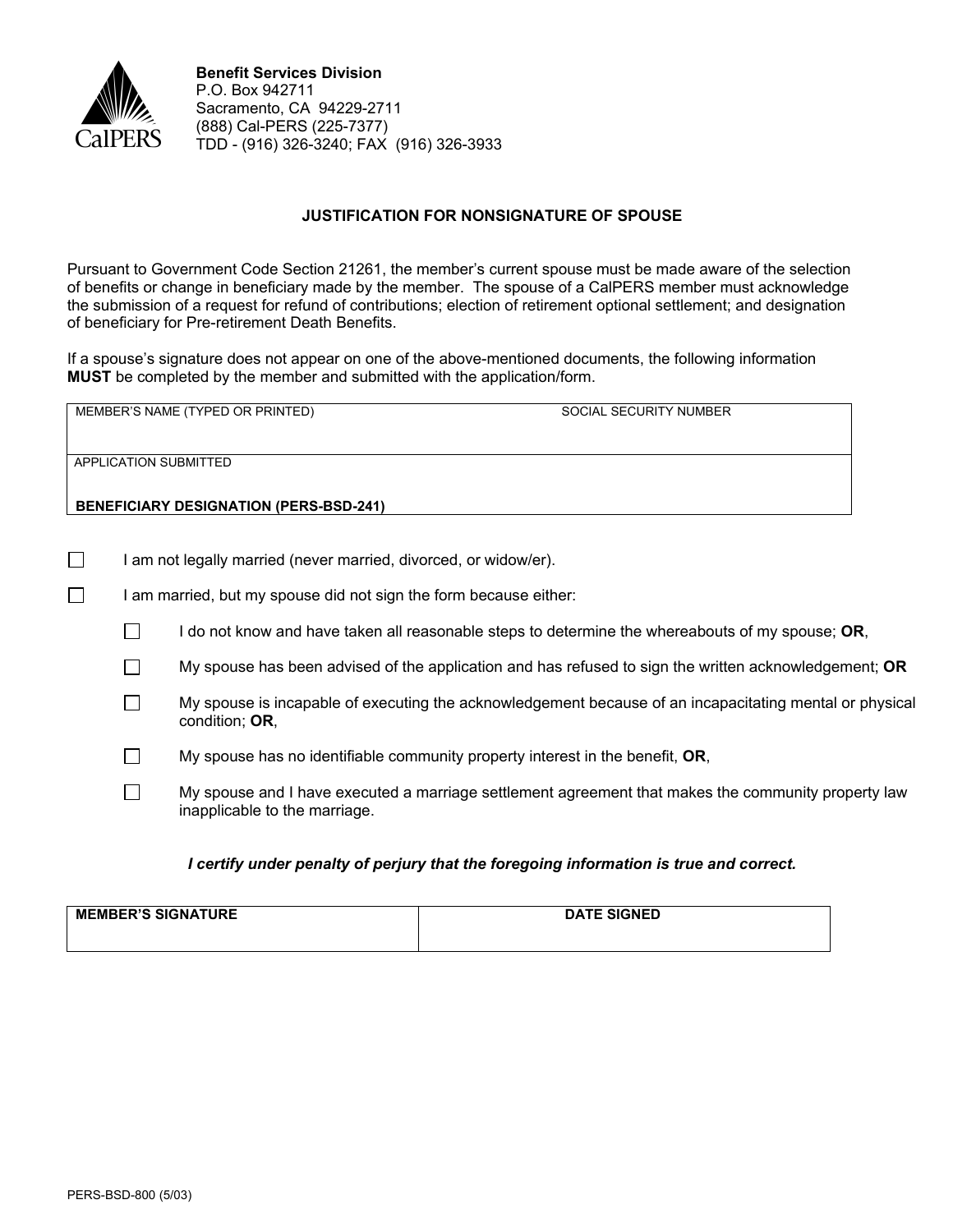

# **INFORMATION AND INSTRUCTIONS FOR CalPERS BENEFICIARY DESIGNATION FORM**

If you die before you retire, the Public Employees' Retirement Law provides for payment of specific Death Benefits to your surviving beneficiaries. Please see your personnel officer for a description of the benefits. The benefits are payable to the following beneficiaries:

- A. If you are a safety member and your death is job-related, or if you are not a safety member but you are fatally attacked while performing your official job duties, the Special Death Benefit may be payable. This benefit is payable by law to your surviving spouse (whether or not you were still living together at the time of your death) or, if none, to your unmarried children under age 22, whether or not you have filed a beneficiary designation.
- B. If you are eligible for retirement or you are a State member with at least 20 years of State service credit, a monthly death benefit allowance may be payable. If you do not have a valid beneficiary designation on file, the benefits will be payable to your surviving spouse to whom you have been married to for either one year or prior to the onset of the injury or illness that resulted in death. Or, if there is no eligible surviving spouse, the allowance will be payable to your unmarried minor children, if any.

If you *do have* a valid beneficiary designation on file your spouse may still be entitled to a community property share of your lump sum contributions or monthly death benefit allowance. However, your non-spouse designated beneficiaries will receive the portion of your lump sum benefits which are not payable to your spouse as his/her community property share.

- C. If A and B do not apply and *there is no* valid Beneficiary Designation on file at the time of death, the benefits will be payable to your survivors in the following order:
	- 1. Your surviving spouse (whether or not you were still living together at the time of your death); or, if none
	- 2. Natural and adopted children, including (in limited situations) a natural child adopted by another, share and share alike; or, if none,
	- 3. Parents, share and share alike; or if none,
	- 4. Brothers and sisters, share and share alike, or if none,
	- 5. Your estate (if probated, or subject to probate), or if not,
	- 6. Your trust (if one exists), or if not,
	- 7. Stepchildren, share and share alike, or, if none,
	- 8. Grandchildren, including step-grandchildren, share and share alike, or, if none,
	- 9. Nieces and nephews, share and share alike, or, if none,
	- 10. Great-grandchildren, share and share alike, or, if none,
	- 11. Cousins, share and share alike.

If A and B do not apply and *there is* a valid Beneficiary Designation on file at the time of death, the benefits will be payable to the beneficiary(ies) you designate on the form. **However, if you are married at the time of death, your spouse may still be entitled to a community property share of your lump sum contributions.**

- D. You may designate or change your beneficiaries at any time by completing another Beneficiary Designation form. You may name as beneficiary any person or persons, a corporation or your estate. Payment will be made to your estate only if probated. You may designate a trust as your beneficiary; however, you must provide the name of the trust, the date of the trust, and the name and address where the trust is filed. It is not necessary to provide the name of the trustee. Reminder: **If you are married at the time of your death and you do not name your spouse as beneficiary, he/she may still be entitled to a community property share of your lump sum contributions or a share of any monthly allowance that may be payable.**
- E. Your Beneficiary Designation will be revoked automatically, and benefits will be payable to the closest survivor listed in section C, if any of the following events occur after your designation form is received by CalPERS:
	- 1. Marriage; or
	- 2. Dissolution or annulment of your marriage *if initiated after* the beneficiary designation form was submitted; or
	- 3. Birth or adoption of a child; or
	- 4. Termination of employment that results in a refund of your contributions.

# **INSTRUCTIONS**

See Reverse Side of This Page